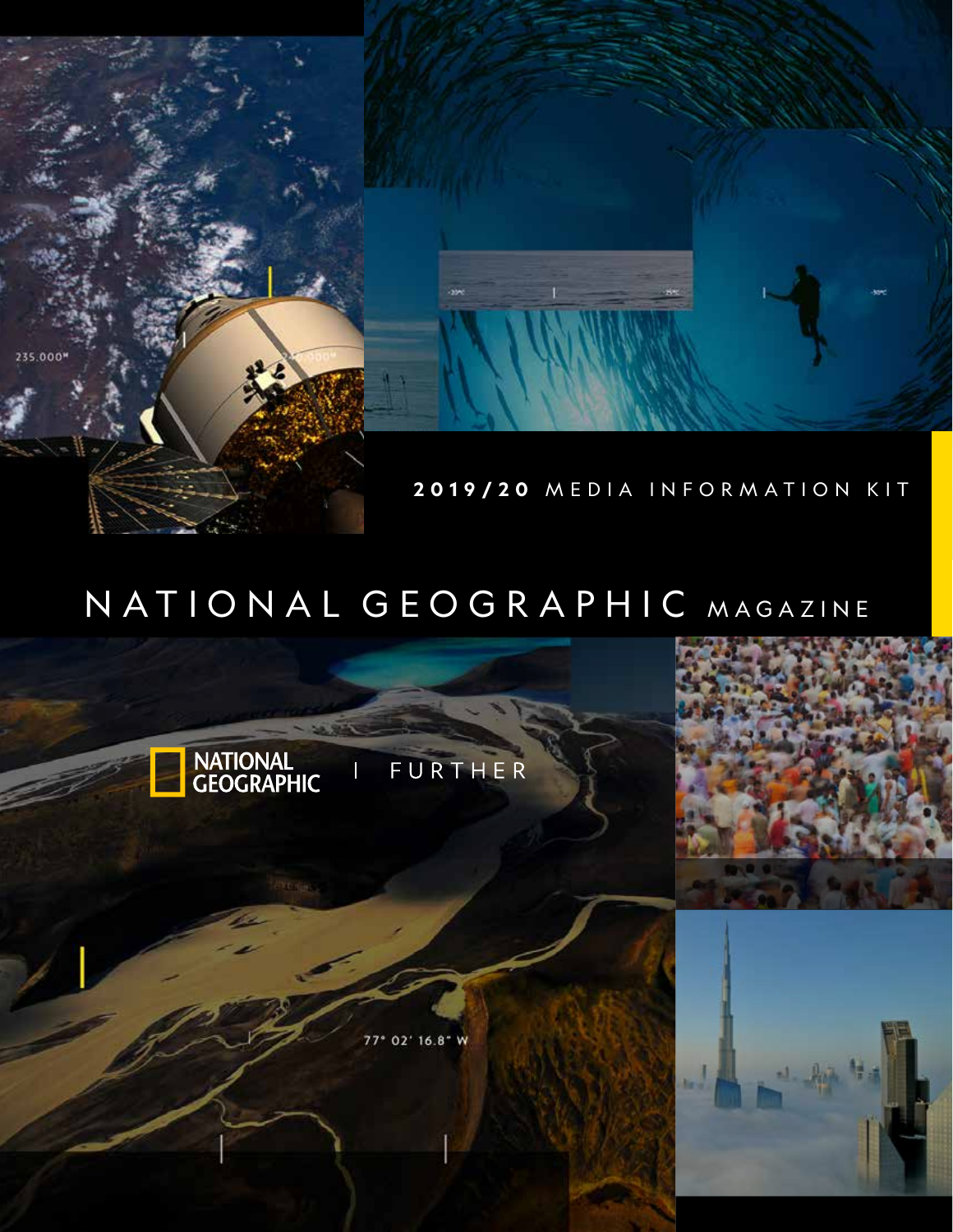### | NATIONAL GEOGRAPHIC MAGAZINE

THE ROLE OF TRUSTED, UNBIASED LONG-FORM JOURNALISM is as important as ever, providing a spotlight for the important stories that define our time and matter most to a new generation.

#### WITH EACH ISSUE, NATIONAL GEOGRAPHIC GOES FURTHERby telling stories of humankind from an up-close perspective to deepen people's understanding of the world and their role in it.

#### AS PIONEERS OF THE MEDIA FRONTIER,

*National Geographic* continues to push the magazine into new terrain, creating a more immersive journey and experience for its audience while re-thinking the role it can play for its partners.



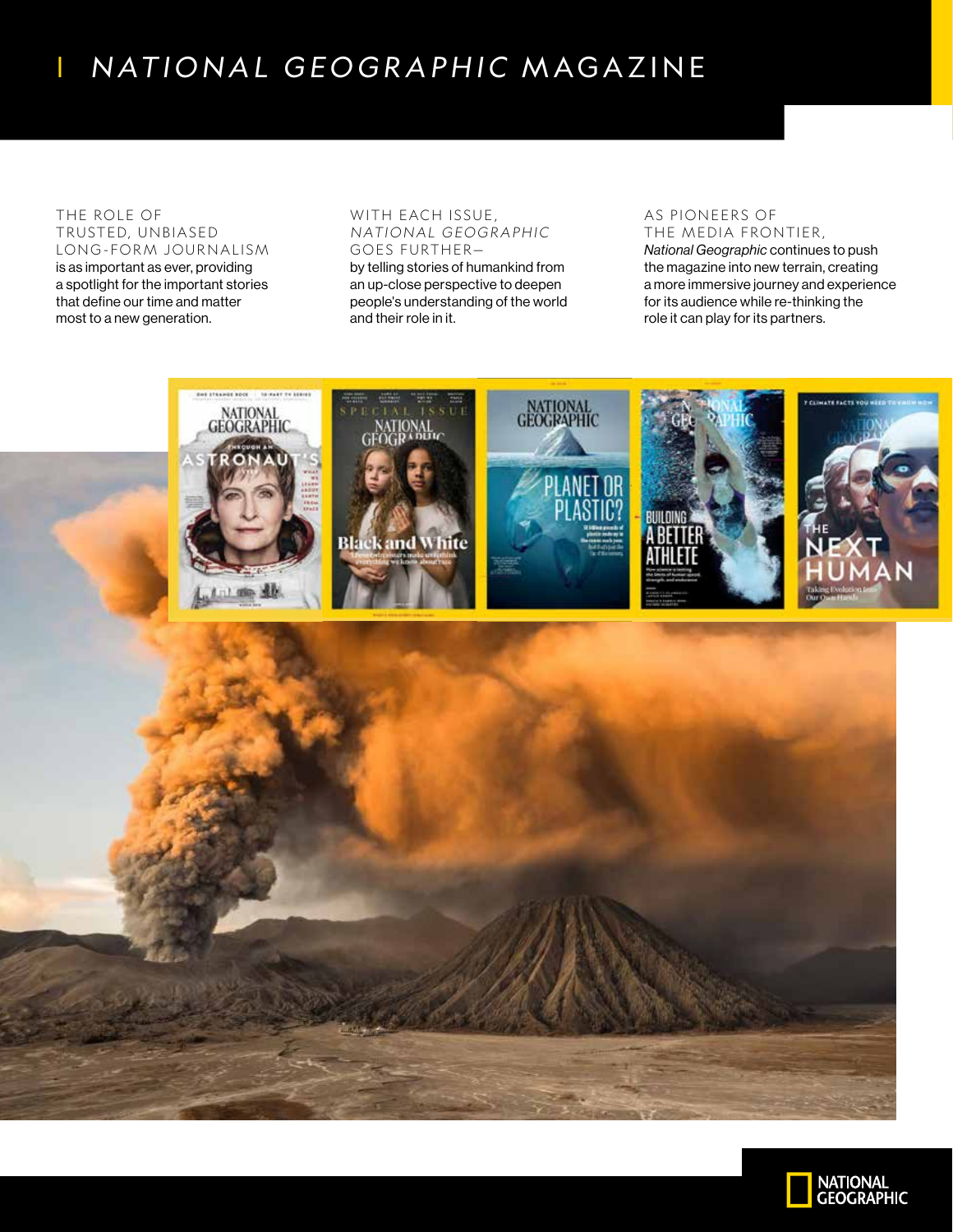## | HIGHLIGHTS

NATIONAL GEOGRAPHIC MAGAZINE IS MORE VIBRANT THAN EVER, WITH 78% OF READERS RATING THE MAGAZINE AS VERY GOOD/ONE OF MY FAVORITES, AND A TOTAL REACH OF 30,386,000 ADULTS. BUT MORE IMPORTANT THAN THE SIZE OF OUR AUDIENCE IS ITS QUALITY, WHICH PROVIDES OUR PARTNERS THE OPPORTUNITY TO CONNECT WITH AFFLUENT, EDUCATED, INFLUENTIAL CONSUMERS.

Compared with all MRI-measured magazines, *National Geographic* ranks #1 in reach of:

#### | Men

- | Generation Z
- | Postgraduate degree
- | Influentials
- | Emerging Millennials (Millennials with HHIs of \$100,000+)
- | Self-employed Professional/Managerial

### DID YOU KNOW?

A third of *National Geographic* magazine readers are millennials. That's more than 10 million readers, which makes millennials the largest audience segment of our readership.



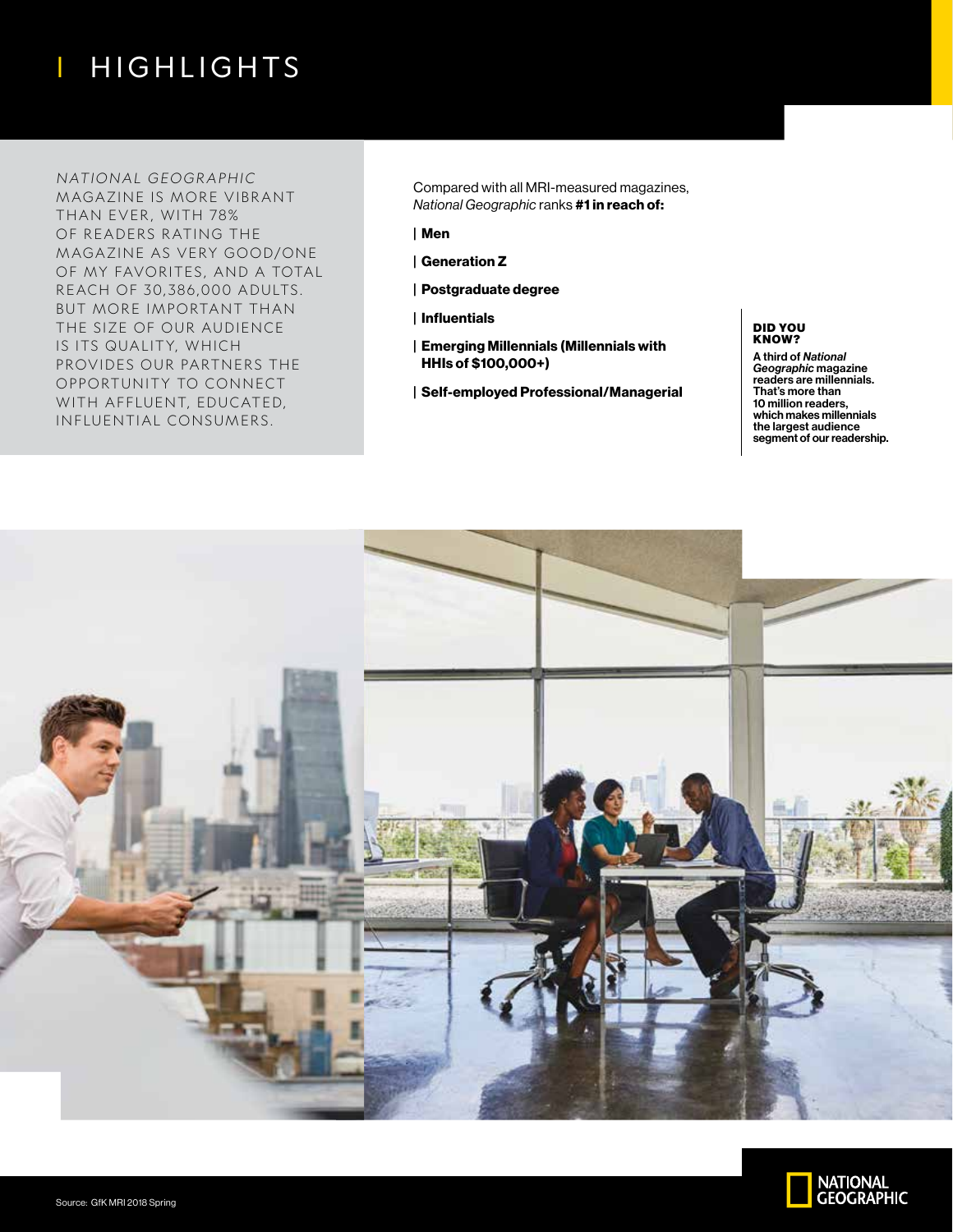NATIONAL GEOGRAPHIC'S ORIGINAL JOURNALISM FOCUSES ON CORE TOPICS SUCH AS SCIENCE AND INNOVATION, ADVENTURE AND EXPLORATION, CRITICAL ISSUES, CULTURE, AND THE NATURAL WORLD.

#### **JANUARY**

#### | Special Issue: FUTURE OF MEDICINE |

#### Future of Women's Health

Zoanne Clark, a former E.R. physician and now an executive producer and writer for the ABC series, "Grey's Anatomy," looks at the state of women's health and wellness.

#### Pain

Scientists are just now starting to understand how the brain experiences pain and to explore the genetic basis for why people experience pain differently.

#### World's Healthiest Diet

"Blue Zones" author Dan Buettner will look at what researchers have learned about why certain foods help us live longer, healthier lives.

#### Microbiome

Research into our microbiome is rapidly revolutionizing our understanding of the vital role the 40 million bacteria in our intestines and elsewhere play in our physical—and mental—health.

#### **FEBRUARY**

#### | Cover: CLOTILDA SLAVE SHIP |

After a yearlong search by marine archaeologists, the schooner Clotilda the last known ship to bring enslaved Africans to America's shore—has been discovered in a remote arm of Alabama's Mobile river, shedding new light on a lost chapter of American history.

#### American Prairie

Today the "American Serengeti" is one of the fastest disappearing areas in the American West due to climate change and hunting. This story looks at the efforts of the American Prairie Reserve to create a 3-million-acre, fully functioning ecosystem.

#### Modern Beauty

Beauty standards are at once a celebration of femininity and an agent of conformity. This story will document women as they navigate the complex pressures of modern beauty standards, especially with the added pressures created by the internet and social media.

#### **MARCH**

#### | Cover: END OF TRASH |

In nature, stuff moves in circles. But humans have thrown a monkey wrench into the elegant machinery. We voraciously extract resources from one part of nature, transform them into consumer goods and services, and dump the waste in a place where it's a pollutant rather than a resource. The solution, some people say, is to make our economy more like a natural ecosystem.

#### Autism

Autism is a rapidly growing diagnosis—up 600 percent in the past 20 years. A great deal has been written about why, but this story focuses on the "who?"—spotlighting the increases attention on underserved groups and adults who have spent most of their lives misdiagnosed or undiagnosed.

#### APRIL

#### | Special Issue: EARTH DAY @ 50 | TWO PASTS, TWO FUTURES: The Good and the Bad

Each story will be a reported essay, documented with an expansive graphics package and accompanied by sidebar examples and annotations. The stories will form a narrative that defines the moment and the planetary choice.

#### Earth: The Last 50 Years

Nat Geo looks at a half-century of progress and damage. Since 1970, as the human population has exploded, taking environmental destruction global and altering climate for centuries to come. At the same time, the number of people living in extreme poverty has plummeted, and people are living much longer.

#### Earth Today: A Photo Essay

Between past and future, Nat Geo presents a time capsule of 2020 a portfolio of photographs capturing the beauty of Earth today and what's being lost.

#### Earth: The Next 50 Years

If we allow current trends to continue, it's not crazy to worry about the end of civilization. It's also possible, though, that we will emerge from this "forest dark" with a new way of living on Earth, one that doesn't deplete the planet's natural riches or require us to decamp for Mars.

#### MAY

#### | Cover: GENIUS ARETHA |

Our story on Aretha Franklin will chart the arc of her genius and the impact she's had beyond music, especially in the fight for civil rights. Her musical genius was nurtured by her family and community, and we'll look at her life experiences that link back to her genius.

#### **Tompkins**

Former CEO of Patagonia, Kris Tompkins, spent the past several years buying and conserving millions of acres of land throughout South America with her now-deceased husband Doug Tompkins, the founder of The North Face. In the process, they've inspired citizens to take pride in their country's stunning, unique, and diverse landscapes and motivated governments to protect the land. But there is a lot more work to do.

#### JUNE

#### | Cover: UNVEILING THE AMERICAS |

As revolutionary imaging technology is enabling researchers to detect ancient ruins hidden by dense jungle canopies for centuries, how can a nation that's economically yet rich in cultural and ecological treasures blaze a path toward sustainable development?

#### Women and Migration

A team of women photographers from The Everyday Projects will document how migration impacts women worldwide, and show the massive scope of how social, economic, political, and climate issues, among others, are pushing and pulling women from their homes.

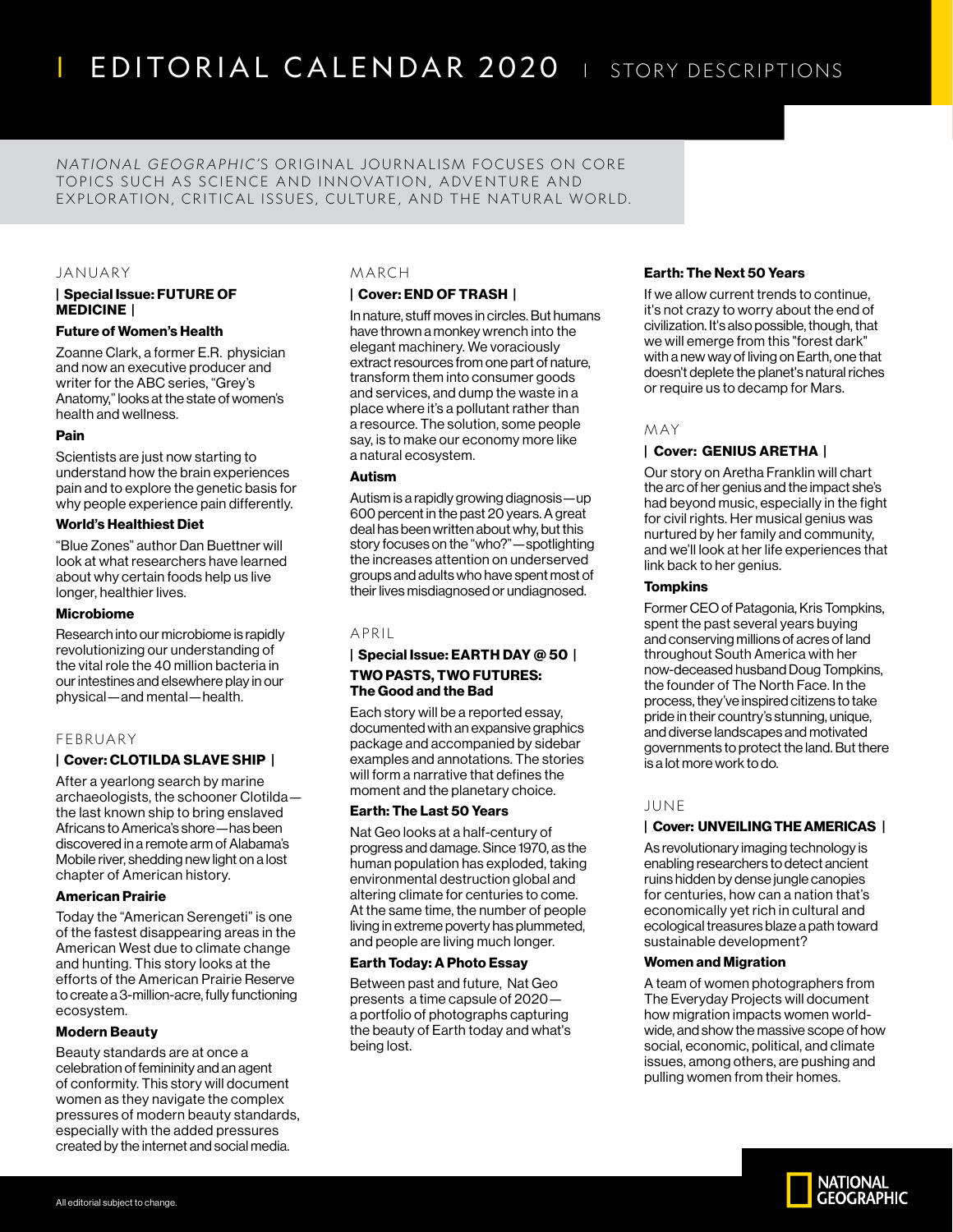#### JULY

#### | Everest Special Issue: THE ROOF OF THE WORLD |

#### Everest Expedition

This story documents the findings of the single-most comprehensive scientific expedition to Mount Everest in history in an effort to better understand the impacts of climate change on the region.

#### Mustang Treasures

High in remote northern Nepal, the ancient Kingdom of Mustang is facing a crisis: looters are stealing their antiquities.

#### Snow Leopards

This big cat once reigned supreme in the Himalayas. We'll cover efforts to protect the species, which is vulnerable to climate change, habitat loss, and human activities, such as poaching.

#### Everest North Side

Writer Mark Synnott and photographer Renan Ozturk lead a team up the Tibet side of Mount Everest.

#### Himalaya Water Tower

We will examine the current state and future of the Himalaya glaciers that serve as the crucial water towers in Asia.

#### AUGUST

#### | Cover: REIMAGINING DINOSAURS |

Over the past few years, a dazzling array of fossil finds, coupled with advances in technology, have dramatically revised our pictures of even the most iconic dinosaur species.

#### Out of Eden: Part 8

Paul Salopek's foot journey across northern India, from Pakistan to Myanmar, offers a storytelling map in to this vital country that no other media platform can hope to match: a rich, atmospheric, boot-level look at India at the threshold of an era that, conceivably, might be called the Indian Century.

#### Atomic Bomb

We mark the 75th anniversary of the first—and, so far, only—times that nuclear weapons were fired in war. Nat Geo returns to Japan for what may be one of the last anniversaries witnessed by many hibakusha, the bomb survivors.

#### U.S. Child Marriage

200,000 children were married in America from 2000 to 2015. In the U.S., 25 states have yet to set a minimum age below which a child cannot marry. This story will look at the life-long consequences of child marriage and the complicated issues that lead to such a choice.

#### **SEPTEMBER**

#### Coal Ash

Carbon Dioxide from coal burning is a primary source of our climate crisis. But coal leave another lingering legacy—an ash laced with toxins and carcinogens. The question of what to do with the ash is becoming acute.

#### Bengal Girls

This is an investigative look at child trafficking in West Bengal, India. Since 2011, more than 35,000 minor girls have been reported missing and presumed kidnapped, many of whom are sold to gangs and forced into prostitution.

#### Great Lakes

The Great Lakes hold 20 percent of the world's freshwater, and more than 35 million people rely on their six quadrillion gallons for drinking. In a warming world, where drought will become increasingly common, the Great Lakes may be North America's most valuable resource, more vital than coal, gas, or oil.

#### OCTOBER

#### Meditation

Meditation and mindfulness have been part of human culture for millennia. But only in the past few decades, has meditation gone from being a preoccupation of spiritualists to becoming a subject of serious scientific inquiry.

#### Smart Phones

A look at smart phones and how they are affecting our behavior.

#### Menstruation

For millennia, menstruation has been both considered sacred and feared. This story will examine how the spectrum of menstrual stigmas manifest in science, culture, and communities around the world, and highlight the new science that is, at long last, giving women a deeper understanding of their bodies.

#### **NOVEMBER**

#### | Cover: RISE OF THE MACHINES |

This story will explore the software, machines, and factories behind the Fourth Industrial Revolution and the impact of this revolution on the labor force—and by extension, the political climate both in the U.S. and globally.

#### Women and Democracy

Across continents, women are finding new power in numbers as politics pave the way for more women in decisionmaking positions.

#### **DECEMBER**

#### | Cover: REPATRIATION |

For decades, leaders from Egypt to Nigeria to Peru have called for the return of cultural treasures "looted" by European explorers and colonizers, a plea that has fallen mostly on deaf ears. This story will explore some of the most hotly debated questions of our postcolonial times: Where do the world's great cultural treasures belong?

#### Living Lullabies

Living Lullabies illuminates critical issues facing women and children through the multidisciplinary storytelling of families' night-time rituals. The project aims to explore how issues at the top of global agendas—conflict, migration, public health, and climate change—affect and are reflected in the stories of bedtime for children around the world.

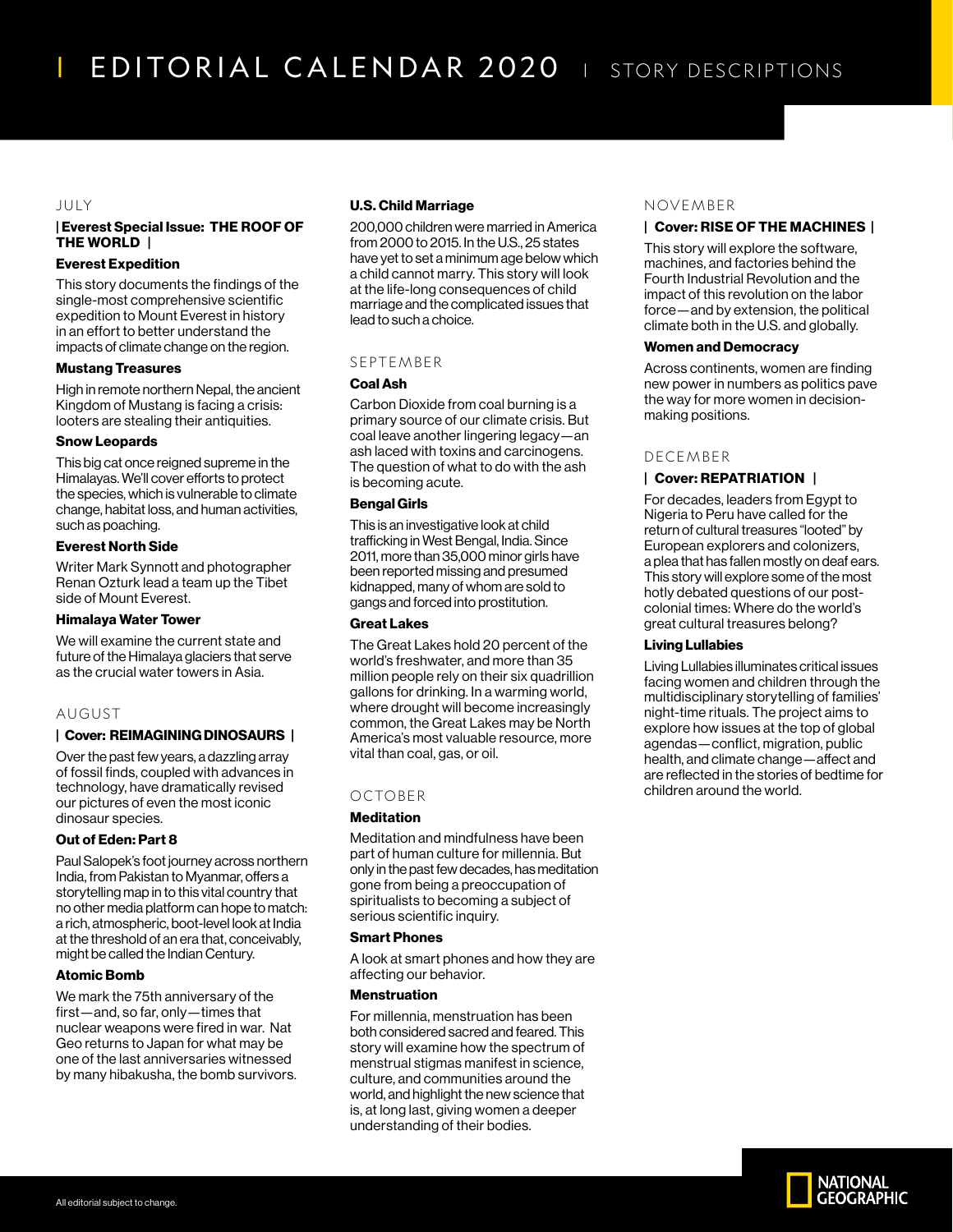### | TOTAL AUDIENCE PROFILE

#### NATIONAL GEOGRAPHIC RATE BASE: 2,500,000 2019 SPRING MRI

|                     |                                                             | [000s] | % COMP. | % COV. | <b>INDEX</b> |  |
|---------------------|-------------------------------------------------------------|--------|---------|--------|--------------|--|
|                     | <b>Adults</b>                                               |        |         |        |              |  |
|                     | <b>Total</b>                                                | 27,959 | 100.0   | 11.2   | 100          |  |
|                     | Men                                                         | 15,317 | 54.8    | 12.7   | 113          |  |
|                     | Women                                                       | 12,642 | 45.2    | 9.8    | 87           |  |
|                     | Age   Median: 47.6 years                                    |        |         |        |              |  |
|                     | $18 - 24$                                                   | 3,648  | 13.0    | 12.4   | 110          |  |
|                     | 25-34                                                       | 4,834  | 17.3    | 10.8   | 96           |  |
|                     | $35 - 44$                                                   | 4,441  | 15.9    | 11.0   | 98           |  |
|                     | 45-54                                                       | 4.058  | 14.5    | 9.7    | 86           |  |
|                     | 55-64                                                       | 4,702  | 16.8    | 11.3   | 100          |  |
|                     | $65+$                                                       | 6,277  | 22.5    | 12.5   | 111          |  |
| [b.1997-2010]       | Gen Z                                                       | 2,445  | 8.7     | 13.2   | 117          |  |
| [b.1977-1996]       | Millennials                                                 | 9,485  | 33.9    | 10.9   | 97           |  |
| $[ b.1965 - 1976 ]$ | GenXers                                                     | 4,741  | 17.0    | 9.7    | 86           |  |
| $[b.1946 - 1964]$   | <b>Boomers</b>                                              | 8,553  | 30.6    | 12.1   | 108          |  |
| $[$ b.pre-1946 ]    | Pre-Boomers                                                 | 2,735  | 9.8     | 11.6   | 103          |  |
|                     |                                                             |        |         |        |              |  |
|                     | <b>Income</b>   Median HHI: \$72,815   Median IEI: \$43,983 |        |         |        |              |  |
|                     | HHI \$100,000+                                              | 9,711  | 34.7    | 11.2   | 100          |  |
|                     | HHI \$150,000+                                              | 5,096  | 18.2    | 11.7   | 104          |  |
|                     | HHI \$200,000+                                              | 2,457  | 8.8     | 11.8   | 105          |  |
|                     | HH Net Worth \$1M+                                          | 3,391  | 12.1    | 13.6   | 121          |  |
|                     |                                                             |        |         |        |              |  |
|                     | <b>Education</b>                                            |        |         |        |              |  |
|                     | Att./Grad. College+                                         | 18,936 | 67.7    | 12.6   | 112          |  |
|                     | Bachelor's Degree+                                          | 10,428 | 37.3    | 13.2   | 117          |  |
|                     | Post Graduate Degree                                        | 4,290  | 15.3    | 14.9   | 132          |  |
|                     | <b>Occupation</b>                                           |        |         |        |              |  |
|                     | C-Suite/Top Management                                      | 1,508  | 5.4     | 14.2   | 127          |  |
|                     | <b>Top Management</b>                                       | 1,312  | 4.7     | 13.9   | 124          |  |
|                     | Managers/Professionals                                      | 7,562  | 27.0    | 12.0   | 107          |  |
|                     | Mgt./Bus./Fin.ops                                           | 2,548  | 9.1     | 9.8    | 87           |  |
|                     | Prof./Related occup.                                        | 5,014  | 17.9    | 13.6   | 121          |  |
|                     | Household Composition   Median Home Value: \$269,481        |        |         |        |              |  |
|                     | Own Home                                                    | 18,093 | 64.7    | 11.0   | 98           |  |
|                     | Married                                                     | 14,097 | 50.4    | 10.7   | 95           |  |
|                     | Kids in HH                                                  | 10,115 | 36.2    | 10.7   | 95           |  |
|                     | Influentials*                                               | 2,872  | 10.3    | 19.4   | 173          |  |
|                     | Super Influentials**                                        | 1,084  | 3.9     | 22.9   | 204          |  |
|                     |                                                             |        |         |        |              |  |

NATIONAL<br>GEOGRAPHIC

\*(3+ public activities/last year)

\*\*(5+ public activities/last year)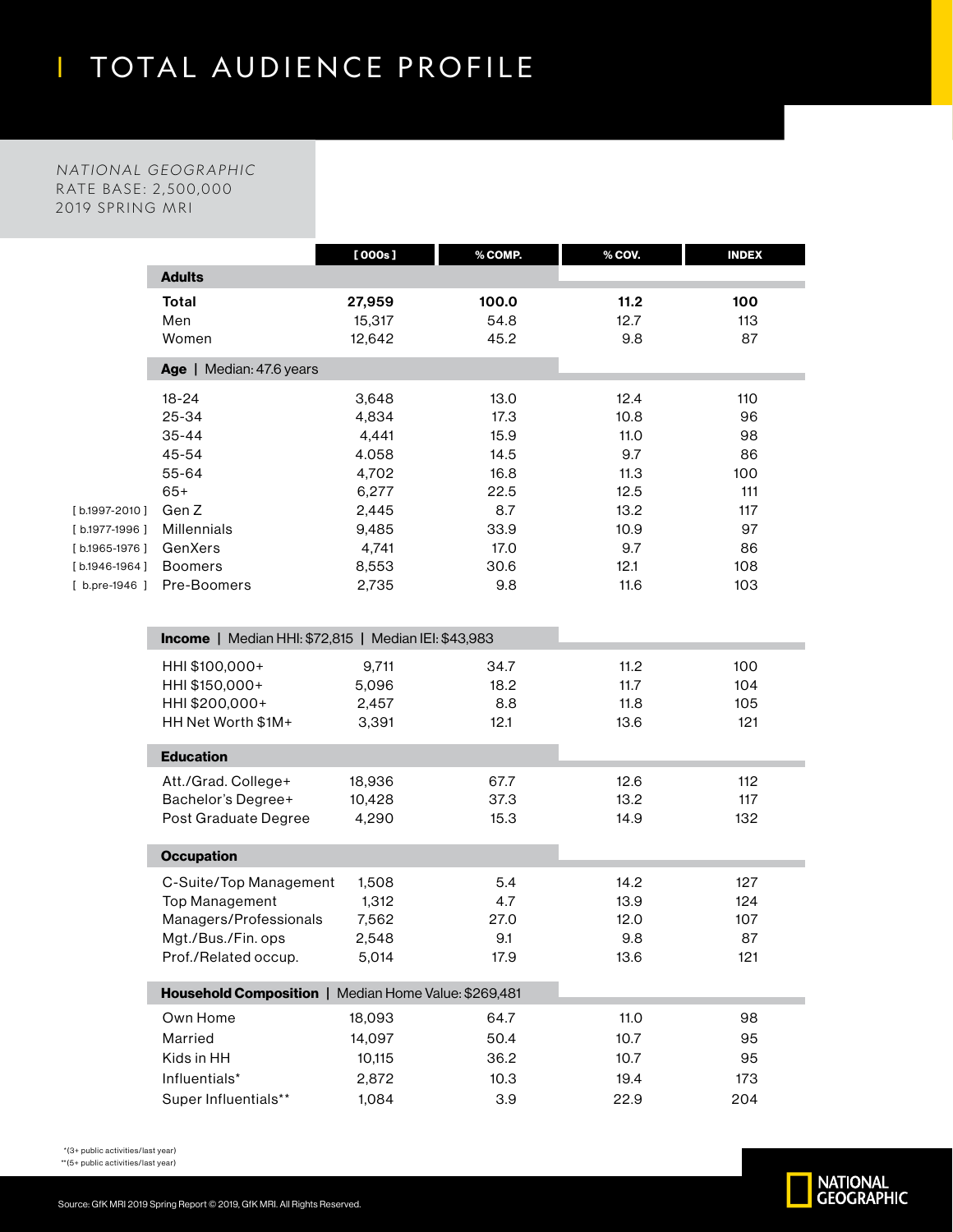#### NATIONAL GEOGRAPHIC PREFERRED RATE BASE: 900,000 2019 SPRING GFK MRI

|                     |                                                       | [000s] | % COMP. | % COV. | <b>INDEX</b> |
|---------------------|-------------------------------------------------------|--------|---------|--------|--------------|
|                     | <b>Adults</b>                                         |        |         |        |              |
|                     | <b>Total</b>                                          | 10,845 | 100.0   | 4.4    | 100          |
|                     | Men                                                   | 5,799  | 53.5    | 4.8    | 111          |
|                     | Women                                                 | 5,046  | 46.5    | 3.9    | 90           |
|                     | Age   Median: 50.9 years                              |        |         |        |              |
|                     | $18 - 24$                                             | 1,106  | 10.2    | 3.7    | 86           |
|                     | 25-34                                                 | 1,489  | 13.7    | 3.3    | 76           |
|                     | $35 - 44$                                             | 1,778  | 16.4    | 4.4    | 101          |
|                     | 45-54                                                 | 1,796  | 16.6    | 4.3    | 98           |
|                     | 55-64                                                 | 1,881  | 17.3    | 4.5    | 104          |
|                     | $65+$                                                 | 2,794  | 25.8    | 5.5    | 127          |
| [b.1997-2010]       | Gen Z                                                 | 786    | 7.2     | 4.2    | 97           |
| $[ b.1977 - 1996 ]$ | Millennials                                           | 3,095  | 28.5    | 3.5    | 81           |
| $[ b.1965 - 1976 ]$ | GenXers                                               | 2,153  | 19.9    | 4.4    | 101          |
| $[b.1946 - 1964]$   | <b>Boomers</b>                                        | 3,636  | 33.5    | 5.2    | 118          |
| $[$ b.pre-1946 ]    | Pre-Boomers                                           | 1,175  | 10.8    | 5.0    | 114          |
|                     | Income   Median HHI: \$137,937   Median IEI: \$66,907 |        |         |        |              |
|                     | HHI \$100,000+                                        | 8,480  | 78.2    | 9.8    | 225          |
|                     | HHI \$150,000+                                        | 4,450  | 41.0    | 10.2   | 234          |
|                     | HHI \$200,000+                                        | 2,146  | 19.8    | 10.3   | 236          |
|                     | HH Net Worth \$1M+                                    | 2,961  | 27.3    | 11.9   | 273          |
|                     | <b>Education</b>                                      |        |         |        |              |
|                     | Att./Graduated College+                               | 9,009  | 83.1    | 6.0    | 138          |
|                     | Bachelor's Degree+                                    | 6,041  | 55.7    | 7.6    | 175          |
|                     | Post Graduate Degree                                  | 2,780  | 25.6    | 9.6    | 221          |
|                     | <b>Occupation</b>                                     |        |         |        |              |
|                     | C-Suite/Top Management                                | 1,054  | 9.7     | 10.0   | 228          |
|                     | Top Management                                        | 961    | 8.9     | 10.2   | 234          |
|                     | Professional/Managerial                               | 4,314  | 39.8    | 6.9    | 158          |
|                     | Mgt./Bus./Fin.ops                                     | 1,614  | 14.9    | 6.2    | 142          |
|                     | Prof./Related occup.                                  | 2,699  | 24.9    | 7.3    | 169          |
|                     | Household Composition   Median Home Value: \$384,885  |        |         |        |              |
|                     | Own Home                                              | 9,010  | 83.1    | 5.5    | 126          |
|                     | Married                                               | 7,098  | 65.4    | 5.4    | 124          |
|                     | Kids in HH                                            | 3,936  | 36.3    | 4.2    | 96           |
|                     | Influentials*                                         | 1,497  | 13.8    | 10.1   | 232          |
|                     | Super Influentials**                                  | 597    | 5.5     | 12.6   | 289          |



\*\*(5+ public activities/last year)

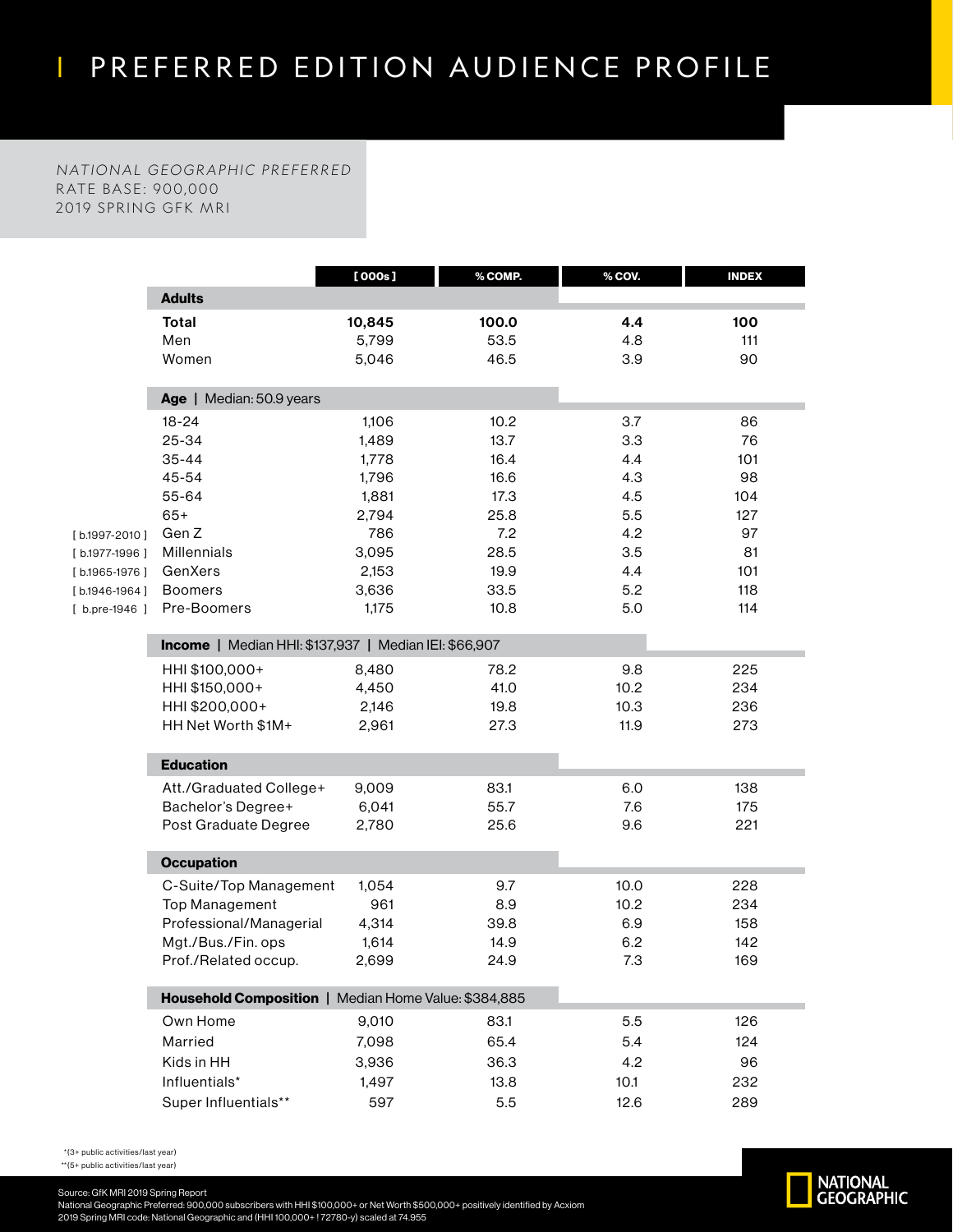## | ADVERTISING SPECIFICATIONS

#### NATIONAL GEOGRAPHIC MAGAZINE

| <b>Closing Dates</b>         |                                                                                      |                                                               |                                                |                                                |
|------------------------------|--------------------------------------------------------------------------------------|---------------------------------------------------------------|------------------------------------------------|------------------------------------------------|
| <b>ISSUE</b><br><b>DATES</b> | <b>SPECIAL</b><br>GATEFOLDS, PAPER,<br><b>NGM-PRINTED UNITS</b><br><b>ORDERS DUE</b> | <b>STANDARD</b><br><b>CLOSING</b><br>[Orders & Materials Due] | <b>SUPPLIED UNITS</b><br><b>DUE TO BINDERY</b> | <b>U.S. NEWSSTAND</b><br><b>ON-SALE DATES*</b> |
| January                      | 10/1/19                                                                              | 11/1/19                                                       | 11/15/19                                       | 12/24/19                                       |
| February                     | 11/1/19                                                                              | 12/2/19                                                       | 12/17/19                                       | 1/28/20                                        |
| March                        | 12/2/19                                                                              | 1/2/20                                                        | 1/17/20                                        | 2/25/20                                        |
| April                        | 1/2/20                                                                               | 2/3/20                                                        | 2/18/20                                        | 3/31/20                                        |
| May                          | 2/3/20                                                                               | 3/2/20                                                        | 3/17/20                                        | 4/28/20                                        |
| June                         | 3/2/20                                                                               | 4/1/20                                                        | 4/17/20                                        | 5/26/20                                        |
| July                         | 4/1/20                                                                               | 5/1/20                                                        | 5/15/20                                        | 6/30/20                                        |
| August                       | 5/1/20                                                                               | 6/1/20                                                        | 6/17/20                                        | 7/28/20                                        |
| September                    | 6/1/20                                                                               | 7/1/20                                                        | 7/17/20                                        | 8/25/20                                        |
| October                      | 7/1/20                                                                               | 8/3/20                                                        | 8/17/20                                        | 9/29/20                                        |
| November                     | 8/3/20                                                                               | 9/1/20                                                        | 9/17/20                                        | 10/27/20                                       |
| December                     | 9/1/20                                                                               | 10/1/20                                                       | 10/16/20                                       | 11/24/20                                       |
|                              |                                                                                      |                                                               |                                                |                                                |

| <b>Advertising Page Dimensions</b>     |                                       |                                        |                                    |
|----------------------------------------|---------------------------------------|----------------------------------------|------------------------------------|
| <b>BLEED</b>                           | <b>BLEED</b>                          | <b>TRIM</b>                            | <b>LIVE</b>                        |
| <b>SPACE SIZES</b>                     | $[W \times H]$                        | $[W \times H]$                         | $[W \times H]$                     |
| <b>Full Page</b>                       | 71/8" x 101/4"                        | $67/8$ " $\times$ 10"                  | $61/8$ " x 91/4"                   |
|                                        | 182 x 260 mm                          | 174 x 254 mm                           | 156 x 235 mm                       |
| Spread                                 | $14''$ x 10 $1/4''$                   | $133/4$ " x $10$ "                     | $13'' \times 91/4''$               |
|                                        | 355 x 260 mm                          | 349 x 254 mm                           | 330 x 235 mm                       |
| 1/2 Page Vertical                      | $311/16$ " x 10 $1/4$ "               | $37/16$ " $\times$ 10"                 | 29/16" x 91/4"                     |
|                                        | $90 \times 260$ mm                    | 84 x 254 mm                            | 65 x 235 mm                        |
| 1/2 Page Horizontal                    | $71/8$ " x 51/4"                      | $67/8$ " $\times$ 5"                   | $61/8$ " x 41/4"                   |
|                                        | 182 x 133 mm                          | 174 x 127 mm                           | 156 x 108 mm                       |
| 1/2 Page Spread                        | $14''$ x 5 $1/4''$                    | $133/4$ " $\times$ 5"                  | $13''$ x 4 $1/4''$                 |
|                                        | 355 x 133 mm                          | 349 x 127 mm                           | 330 x 108 mm                       |
| <b>NON-BLEED</b><br><b>SPACE SIZES</b> | $[W \times H]$                        | <b>NON-BLEED</b><br><b>SPACE SIZES</b> | $[W \times H]$                     |
| <b>Full Page</b>                       | $61/8$ " x 91/4"<br>156 x 235 mm      | 1/2 Page Vertical                      | 29/16" x 91/4"<br>65 x 235 mm      |
| Spread                                 | $13'' \times 91/4''$<br>330 x 235 mm  | 1/2 Page Horizontal                    | $61/8$ " x 41/4"<br>156 x 108 mm   |
| 1/4 Page                               | $23/4$ " x 41/4"<br>70 x 108 mm       | 1/2 Page Spread                        | $13''$ x 4 $1/4''$<br>330 x 108 mm |
| 1/8 Page                               | $23/4$ " x $2$ "<br>$70 \times 51$ mm |                                        |                                    |

#### SPREAD SAFETY

Photo Crossover: For photographs bleeding across the gutter, allow no safety

#### Text:

Split copy at gutter between words. Allow 1/8" (3.18 mm) from gutter on each side

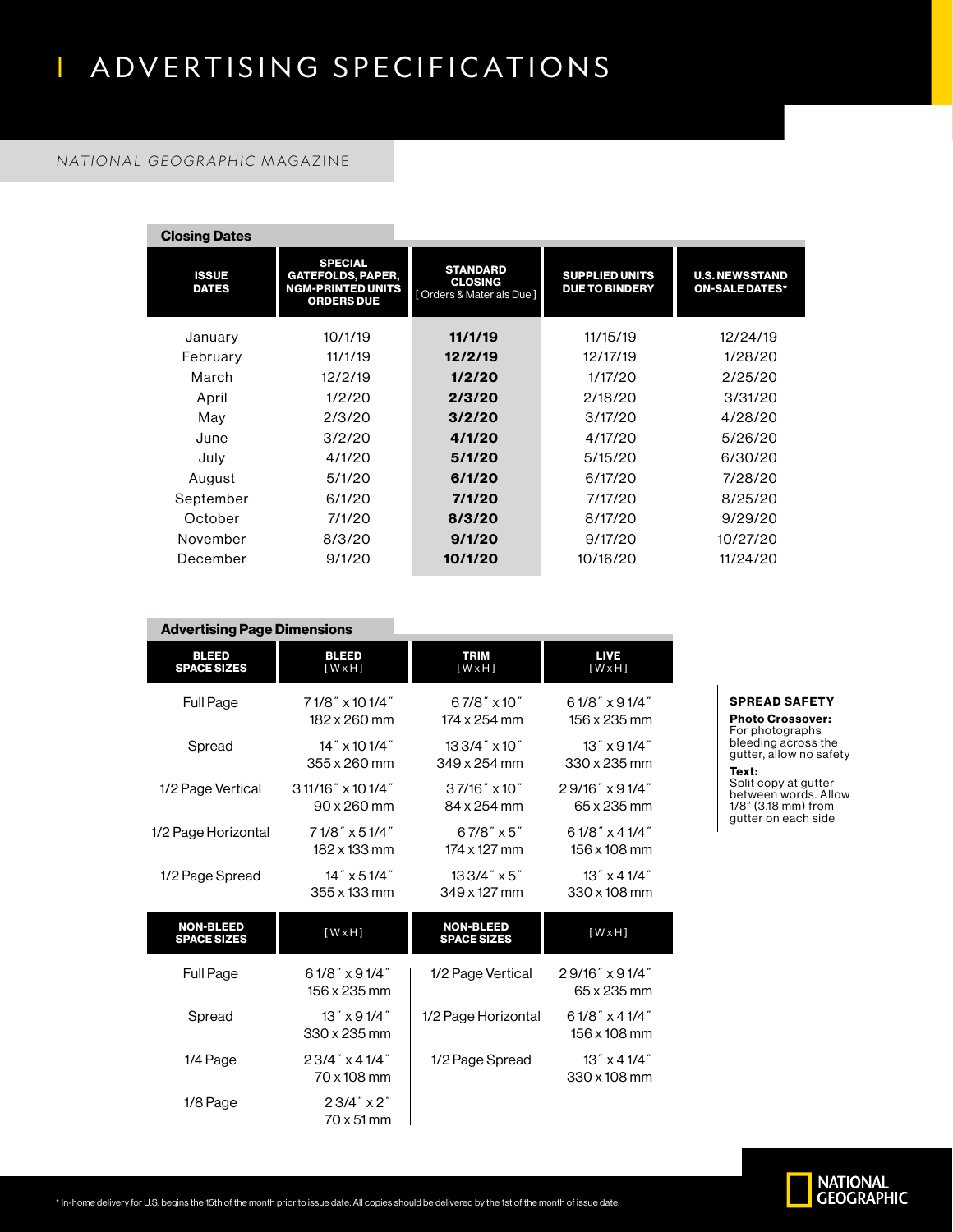#### NATIONAL GEOGRAPHIC MAGAZINE

#### Print Materials Specifications

DATA FORMATS PDFX1a file (Version 1.3)

#### FILES INSTRUCTIONS / STANDARDS

| Line Screen: 150

- | Overprint black text
- | Single page image should be no more than trim plus bleed
- | Image, scans & Pantone colors must be in CMYK mode
- | Keep color bars, registration and crop marks outside of 4C bleed area.
- | Four color solids should not exceed SWOP density of 340%

#### MEDIA LABELING

- | Issue date, advertiser name and ad number
- | Agency name, contact and phone number
- | Vendor name, contact and phone number
- | Directory printout of disk contents

#### Print Materials Delivery

#### DATA FORMATS

Press-ready PDF files only.

#### ELECTRONIC FILES

- | Submitted via: www.adshuttle.com
- | This ad portal provides a detailed "Ad Creation Guide" and 24/7 help line to ensure your files are correctly prepared. Call 866.774.5784 for support.

#### U.S. & CANADA EDITIONS

| Submit files to the National Geographic-Domestic folder

#### EDITIONS OUTSIDE OF NORTH AMERICA:

| Submit files to the National Geographic-International folder

#### Interactive Specifications & Materials Delivery

- | All NGM print advertisers running 1/2 page or larger will automatically be included in the PDF replica digital edition. All creative will run straight from print (SFP).
- | Ads cannot be upgraded for interactivity or links

#### PROOFING REQUIREMENTS

- | 2 proofs pulled from file supplied.
- | Standards:
- Adherence to SWOP standards
- Inclusion of IT8 Target on proof (for free download go to: www.quadarm.com/ publisher\_sites/ngm/proofing.asp )
- Inclusion of 6mm 100%, 75%, 50%, 25%, 05% C, M, Y, K patches
- Name of proofing type included on proof
- Note: A contract quality proof built to SWOP standards is required. By not providing a proof, the customer relinquishes National Geographic from all liability associated with the color quality of their printed ad.

#### Please supply two cropped color contract proofs

#### NOTE New Contact and address effective 12/3/18

Ship to: Wendy Smith, Quad/Graphics c/o National Geographic Partners 1145 17th Street NW Washington, DC 20036 Ph: 202.791 .1073 wesmith@blue-soho.com

#### QUESTIONS

Contact Julie Ibinson at julie.ibinson@natgeo.com or 202.791.1053.

#### INFORMATION & QUESTIONS

Contact your Brand Manager or Kimberley Kopp at Kimberley.Kopp@natgeo.com or 212.822.9097.

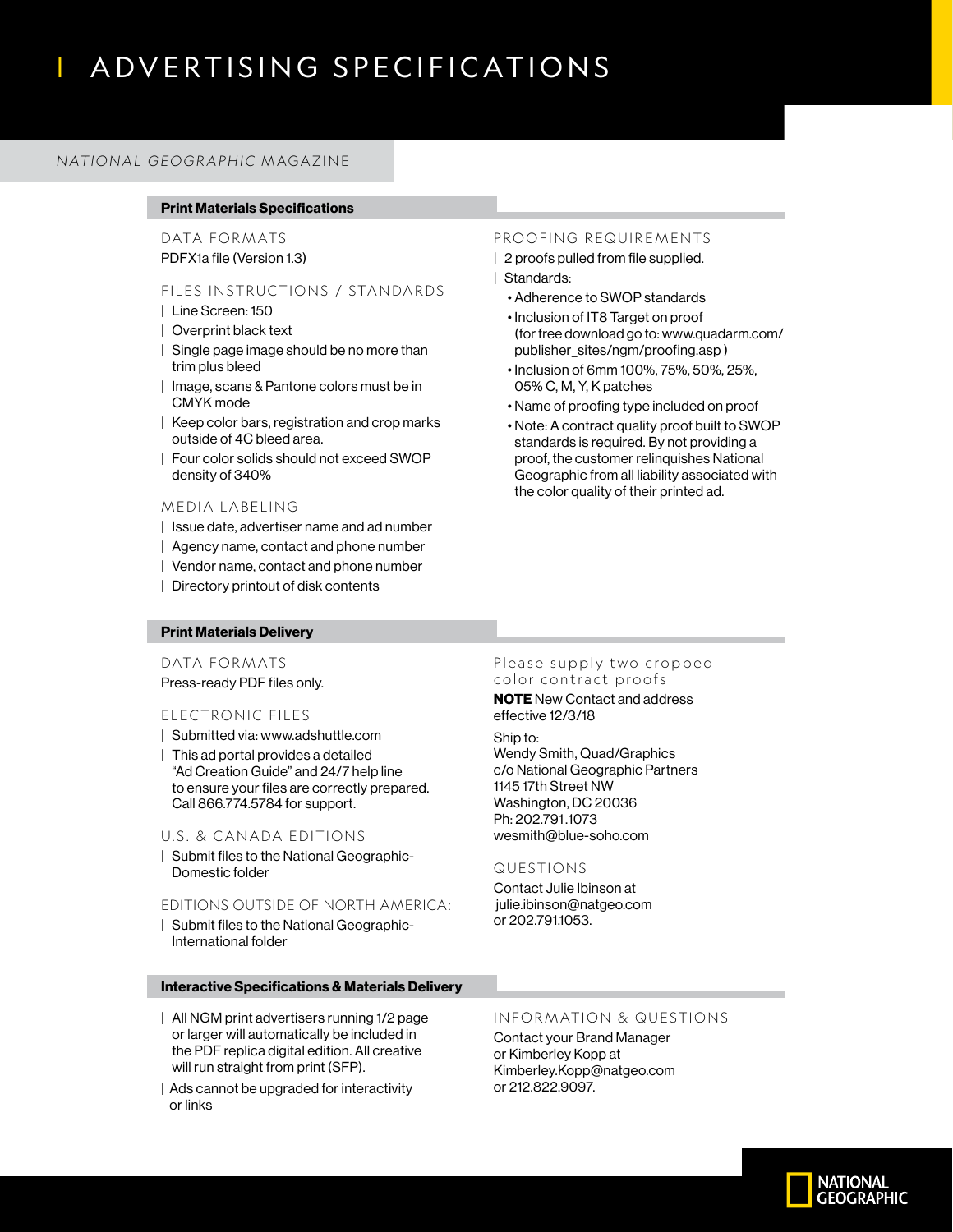### | ADVERTISING SPECIFICATIONS

#### NATIONAL GEOGRAPHIC MAGAZINE

#### Terms & Conditions

The following certain terms and conditions governing advertising published in the following National Geographic Properties (the "Properties") defined as Print and digital editions of the following Properties: *National Geographic* magazine, *National Geographic Traveler* magazine, *National Geographic Kids* magazine, *National Geographic Little Kids* magazine, *National Geographic History* magazine, and *National Geographic* Newsstand Specials. Placement of an order with the Properties shall mean acceptance of all the terms and conditions of this rate card. The terms and conditions of this rate card, together with the order size, issue(s), edition(s), and agreed-upon price reflected on the order, shall constitute the complete terms of the contract between the agency and National Geographic for the advertisement(s). Terms and conditions that alter or conflict with this Rate Card shall not be binding.

- | Orders must specify the issue, edition, ad size, color, and rates
- | All orders must reflect the rates agreed to by the agency or the in-house client and National Geographic prior to the submission of the order, and will be billed accordingly
- | Disclaimers removing or limiting an agency's responsibility for payment, or any other terms in conflict with this rate card, are not accepted
- Agency waives any defense of sequential or conditional liability to timely payment
- | Cancellations or changes will not be accepted after the published closing dates for each issue
- Any positions specified on orders, except covers, shall be considered requests only and not conditions of purchase
- | Advertising orders for tobacco or firearms are not accepted
- | Upon issuance of a new rate card affecting contracts already in force, insertions will be billed at the new rates corresponding to the contracted discount level

#### Advertising Credit | Collection Policy

This policy is designed to specify procedures for establishing credit and to ensure collection of advertising receivables as well as to maintain a cooperative relationship with our advertising agencies. The policy is effective for all sales personnel, whether employees or representatives, and no exceptions will be made to this policy's procedures without prior written request and approval. The policy will be enforced on an account by account basis at the discretion of advertising management. All new advertising agencies (including AAAA agencies) must submit a credit application and copy of the proposed advertisement before acceptance of an insertion order. The deadline for such application is two weeks before the closing date of the desired issue.

- | Execution of an order is subject to National Geographic's approval of copy, including display, text, and illustration
- | National Geographic will not be bound by any conditions, printed or otherwise, appearing on orders or copy instructions when such conditions conflict with the requirements set forth in this rate card
- | Contracts cannot be longer than one year from the date of first insertion, unless specifically agreed to in writing by National Geographic. Rate holders and short rates will be applied when applicable
- | Rates are subject to change without notice
- National Geographic shall not be liable for any failure to print, publish or circulate all or any portion of any issue in which an advertisement is contained if such failure is due to acts of God, strikes, accidents, or other circumstances beyond National Geographic's control
- | All advertisements are accepted by National Geographic on the representation of the agency and the advertiser that both are authorized to publish and authorize third parties to publish the entire contents of the advertisement, both in print versions of the Properties and in any other media (including by way of example and not limitation electronic online delivery and microfilm, microfiche, or electronic archival reproductions and revisions of the Properties)
- The advertiser and the agency, jointly and severally, will indemnify and hold harmless the National Geographic, its officers, agents, and employees against expenses (including legal fees) and losses resulting from the publication of any advertisement including, without limitation, claims or suits for libel, violation of right of privacy, trademarks, copyright infringement, or plagiarism

#### | Late Application |

Any credit applications received within two weeks of closing or later will be accepted on cash with order basis only. The only exceptions to this rule are agencies with an AAAA rating. Business will be accepted from such agencies provided management approval is given, under the stipulation that the credit application is submitted before the closing of the next issue. Failure to submit an application by that time will require that all future orders be cash with order until the application is received. Accounts that have established a poor credit history with National Geographic may be barred from any future activity. In such an event, payment of all outstanding balances may not be sufficient to reestablish credit. Unless cash is received with the order, credit will not be granted without the prior approval of management and will be reevaluated at each insertion. No sequential liability statements will be accepted on orders. The rate card contract requirement and general information section clearly outlines National Geographic's policy.

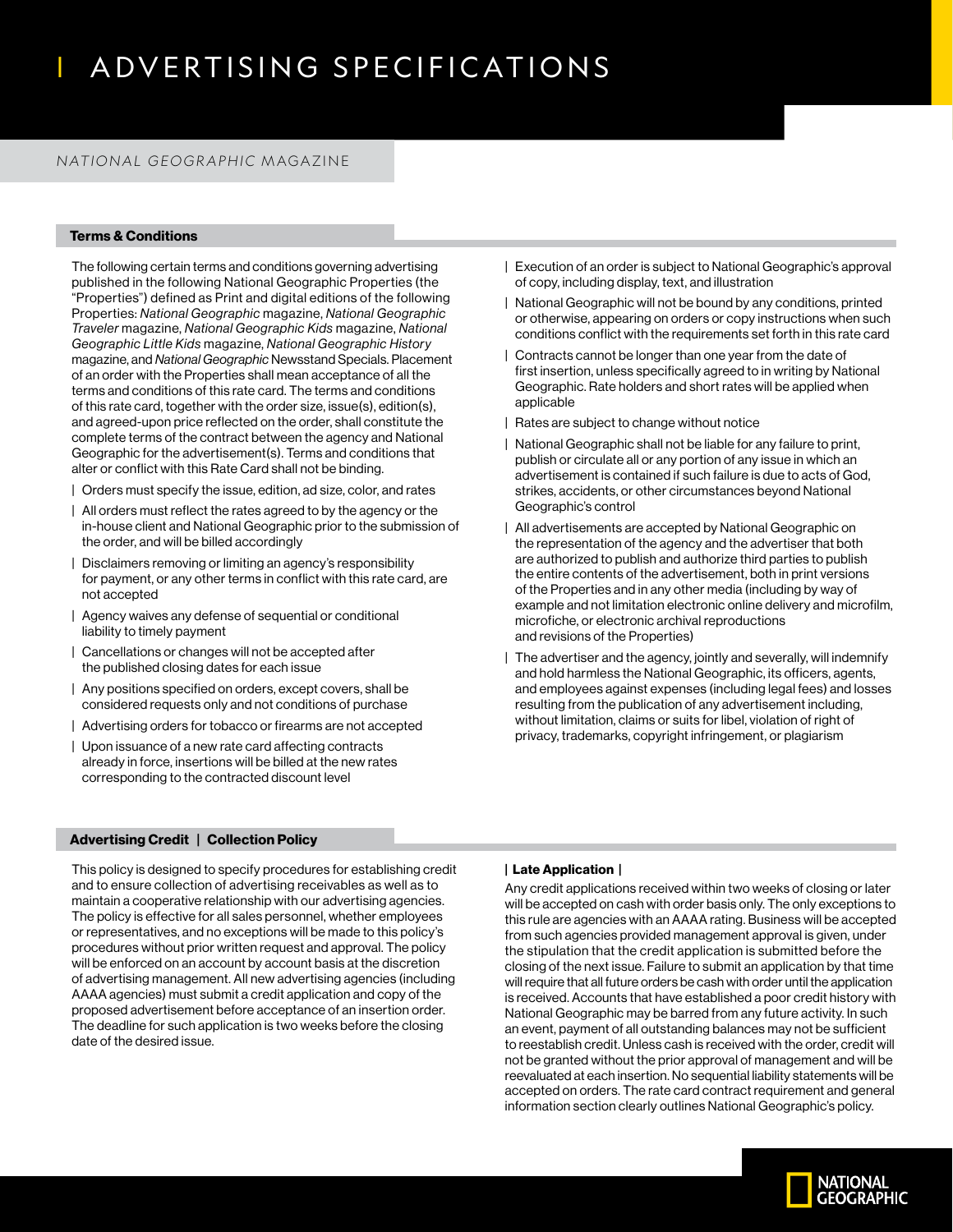## | AWARDS & RECOGNITION

NATIONAL GEOGRAPHIC CONTINUOUSLY REDEFINES THE STANDARD OF EXCELLENCE FOR PRINT AND DIGITAL JOURNALISM. SUPERIOR EDITORIAL PRODUCT, WORLD-RENOWNED PHOTOGRAPHY, BRAND RECOGNITION, AND CONSUMER TRUST HAVE EARNED THE MAGAZINE THE MOST PRESTIGIOUS AWARDS AND RECOGNITION IN THE INDUSTRY, AND ESTABLISHED IT AS A VALUED LEADER IN THE WORLD OF NEWS REPORTING.

#### Adweek Hot List

| 2018: "Hottest Magazine Redesign"

#### American Photography 35

| 2019: 6 images from Latino Power and Future of Food featured

#### ASME National Magazine Awards

30 years of consecutive nominations and 30+ awards

- | 2019: General Excellence for News, Sports and Entertainment (Race, Story of a Face, and Planet or Plastic?). Nominee for Design & Photography, Website and Public Interest. Photography Awards for Best Cover and Feature Photography
- | 2018: Winner single-topic issue (Gender); Finalist in Photography and General Excellence - News, Sports and Entertainment
- | 2017: Winner for website; Finalist in Photography, Single-topic Issue

#### Digiday Publishing Awards

| 2017: Best use of Instagram (Finalist)

#### Graphis Photography Award

| 2018: Silver, Editorial

#### National Press Club Award

| 2017: Ann Cottrell Free Animal Reporting Award—Print

#### National Press Photographer's Association

| 2019: 13 awards, including first place in Magazine Picture Editor of the Year (team and individual categories), and first place awards in Stills: Environment Stories and Picture Editing: Magazine Feature Story.

#### Natural History Museum

| 2017: 5 Winners in Wildlife Photographer of the Year, Photojournalist of the Year, Wildlife Photographer Portfolio, and Behavior Amphibians and Reptiles; and 5 Finalist awards

#### News and Documentary Emmy Awards

| 2017: Outstanding New Approaches: Documentary (Nomination)

#### Overseas Press Club of America

| 2017: Honorable Mention in The Madeline Dane Ross Award and The Whitman Bassow Award

#### Pictures of The Year International (POYi)

- | 2019: 15 awards, including first place awards for Science & Natural History Picture Story, Print Magazine/Media Visual Editing, and Magazine/Media Visual Editor of the Year; five Awards of Excellence for Portrait Series, Issue Reporting Picture Story, Print Magazine/Visual Editing; and finalist for the Angus MacDougall Overall Excellence Editing Award
- | 2018: 11 awards, including winner of Angus MacDougall Overall Excellence Editing Award and Environmental Vision Award; Gold in Magazine/Visual Editor of the Year, second place in Issue Reporting Picture Story, and 4 awards of excellence
- | 2017: 27 awards, including a sweep of Science & Natural History Picture Story category ; Photographer of the Year; Magazine/Media Visual Editor of the Year and Finalist in Angus McDougall Overall Excellence in Editing Award

#### Pulitzer Prize

- | 2019: Finalist in Feature Photography
- | 2017: Finalist in Explanatory Reporting Society for News Design

#### **Scripps**

| 2019: Top Prize for Environmental Reporting

#### Society for News Design

- | 2019: Gold winner and 15 awards of excellence for Photography
- | 2017: 60 awards including 4 Gold Medals, 4 Silver Medals and 1 Judges' Special Recognition. The Graphics and Cartography teams won 30+ awards in the infographics categories

#### Society for Publication Designers

- | 2019: Merit winner for Feature, Lifestyle, Travel/Food/Shelter, and 12 nominations including cover, Feature, News/Documentary/Essay and Still Life, Entire Issue, and Original Digital Photography
- | 2018: 9 medals Gold in Section/Not Feature; Gold and Silver in Feature/ Profile Non-Celebrity; 1 medal and 5 merit awards
- | 2017: Record 19 medals across App (5, including App of the Year), Video (4, including Video of the Year), Web (4), Digital Platform (3), Mobile Channel (2), and Photography (1)

#### Society of Environmental Journalists

| 2017: Outstanding Beat Reporting, Large Market

#### Sony World Photography

| 2019: First place in Nature World and Wildlife Photography

#### Webby Awards

- | 2019: Nominated for Best Website: Individual Editorial Feature and Website: Best use of Photography (winner announced April 23, 2019)
- | 2018: National Geographic honored with first-ever Media Company of the Year Award, 13 award wins and 5 People's Voice awards
- | 2017: 11 wins Including 6 awards wins and 5 People's Voice Awards

#### White House News Association

| 2019: Second Place, Eyes of History: Still Contest: Pictorial

#### World Press

- | 2019: 8 awards, including first place in Nature Stories and Environment Singles
- | 2018: 7 awards, including first place in Nature, and second and third places in Environment and Contemporary issues
- | 2017: 3 awards, including first and second place in Nature and third in Daily Life

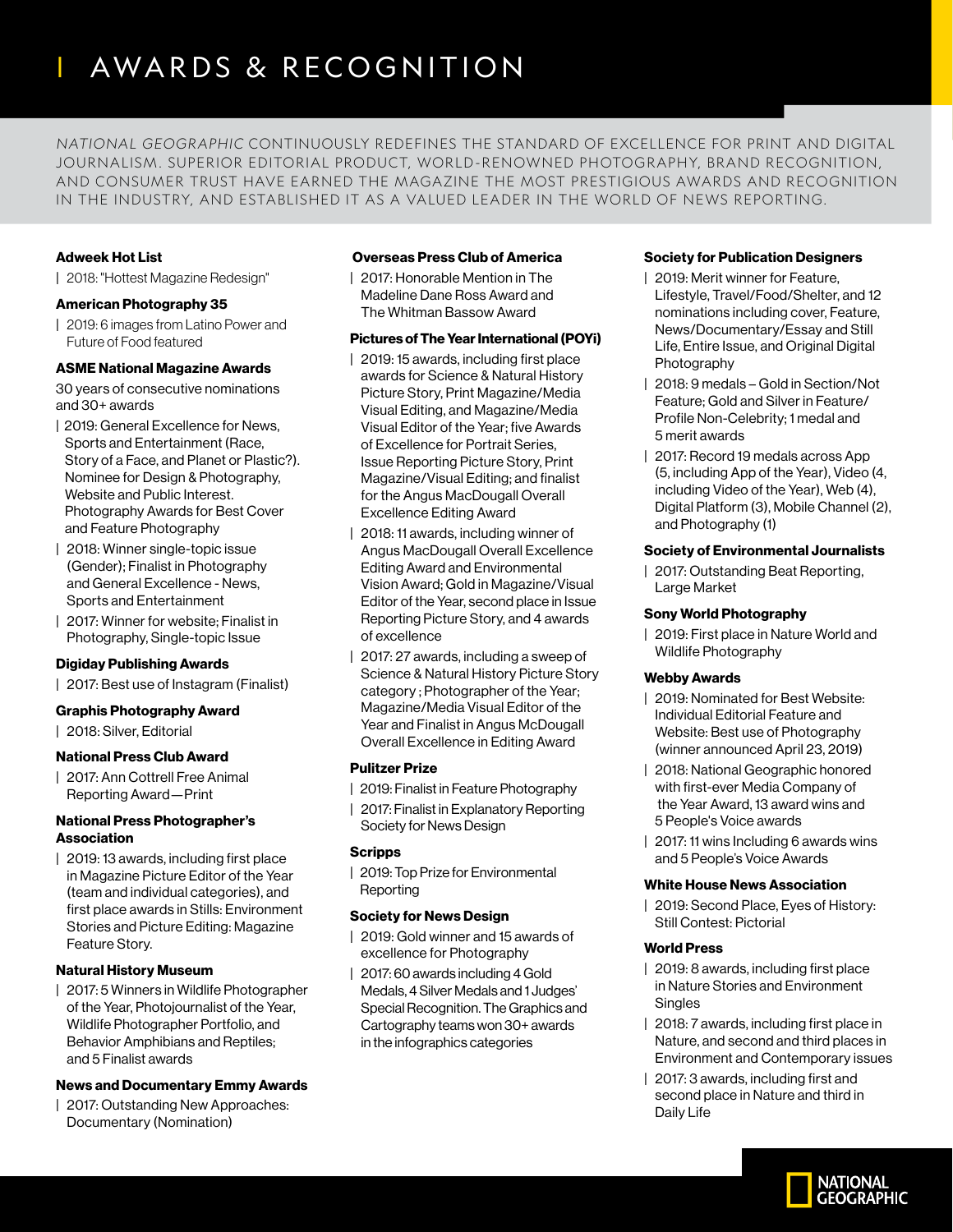### | WORLD BEAT

EXTEND YOUR IN-BOOK ADVERTISING MESSAGE AND IN CREASE PRODUCT AWARENESS WITH NATIONAL GEOGRAPHIC'S HIGH-IMPACT PROMOTIONAL PAGE, "WORLD BEAT."

"World Beat" is offered in June and December issues of *National Geographic* only. Each installment of "World Beat" features exciting advertising announcements, contests, retail events, and other promotions in an uncluttered, engaging environment. Reaching 30.9 million readers\*, "World Beat" offers a unique and efficient way to communicate a special promotional message, add emphasis to a marketing campaign, and boost brand exposure.

Advertisers should supply the following – all art must be press ready:

#### Image

Supplied with resolution of 300 dpi in TIFF or PDF format

#### Logo

Supplied as Illustrator EPS vector file with all fonts converted to outlines

#### Copy

Maximum of 50 words describing product or service, plus website URL, and toll-free number



National Geographic will design advertiser's World Beat unit and provide layout for final approval.\*\* For more information, please contact your National Geographic Brand Manager.



#### CANON IMAGING PLAZA Canon offers the Canon Imaging Plaza YouTube channel as a resource for photo enthusiasts to learn more about digital photography, Canon products, and the fun and joy of capturing images and videos with a digital camera. Canon believes that dedicated digital cameras provide users with the best means of capturing life's special moments.

LEARN MORE AT YOUTUBE.COM/USER/CANONIMAGINGPLAZA.

### **Canon**



FARMERS HELP SOLVE THE WATER CRISIS Of all the Earth's water, farmers have just 0.7% to grow all our food. And by 2050, it's estimated there'll be 9 billion people to feed with that 0.7%. Take the Uncharted Waters quiz, and explore the technologies and practices farmers use to get the most from every drop.





#### JOIN THE JOURNEY Touch, feel, learn, explore, be immersed and be inspired—at the place where the mission for exploration is alive. Where<br>immersive experiences get you closer to NASA than anywhere immersive experiences get you clos else on Earth. Visit Kennedy Space Center Visitor Complex®<br>part of an active spaceport where rockets launch and inspira part of an active spaceport where rockets launch and inspirational journeys begin.

FOR MORE INFORMATION,<br>GO TO KENNEDYSPACECENTER.COM OR CALL 855-418-6648.





#### EXTRA GRAINY Are you craving that extra grainy experience? Try the NEW irresistible Extra Grainy Bread. Rich and hearty, you'll get the taste you crave, the texture you love and the high quality ingredients you expect. It's a smart choice that's delicious and nutritious from the inside out.

FOR MORE INFORMATION, VISIT LOVEYOURBREAD.C

 $\mathbf{I}$ 



"World Beat" is available two times a year, in June and December issues. Advertiser eligibility based on a schedule in *National Geographic* magazine.

#### Commitment Deadline

4 weeks prior to issue close, based on availability

Materials Due 2 weeks prior to issue close

Program Value \$65,000 net per listing



\* Source: GfK MRI Spring 2017 \*\* National Geographic reserves the right to final approval on all listings. Size of listing will depend on final number of advertisers